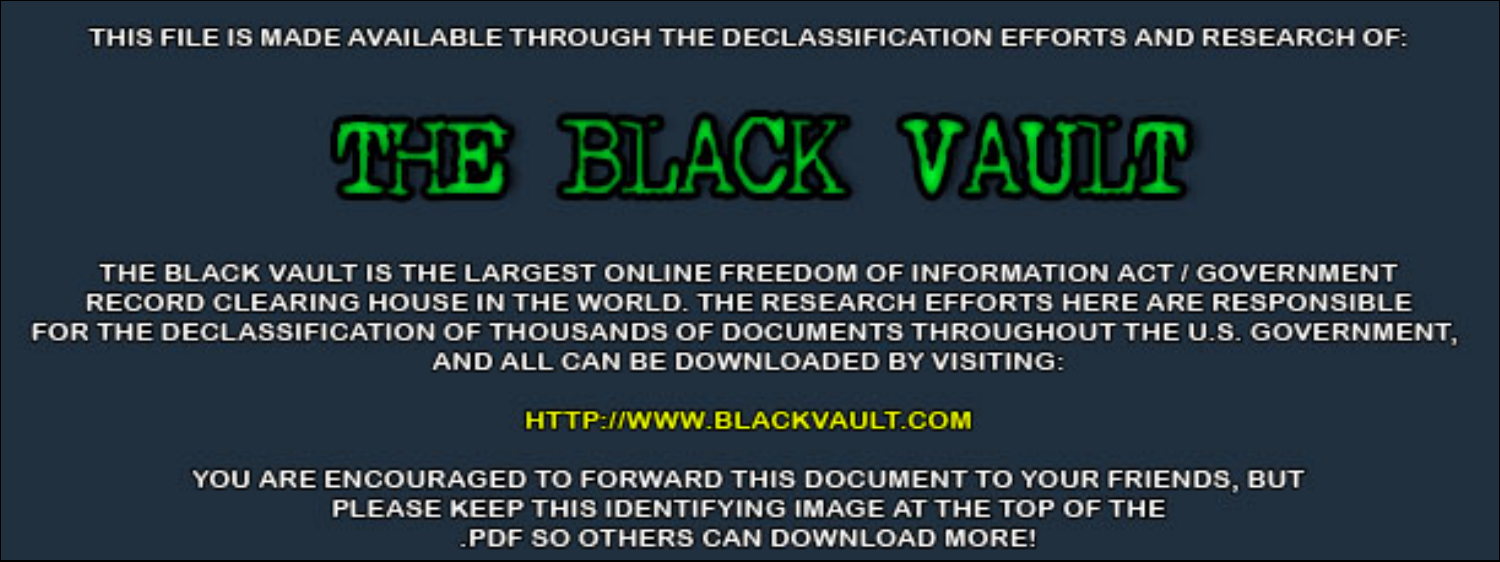# **CIA HISTORICAL REVIEW PROGRAM RELEASE IN FULL**<br>22 SEPT 93

| AUTHOR: Herbert Scoville, Jr. |  |
|-------------------------------|--|

| VOLUME: | ISSUE: | Winter | YEAR: | 1959 |
|---------|--------|--------|-------|------|
|         |        |        |       |      |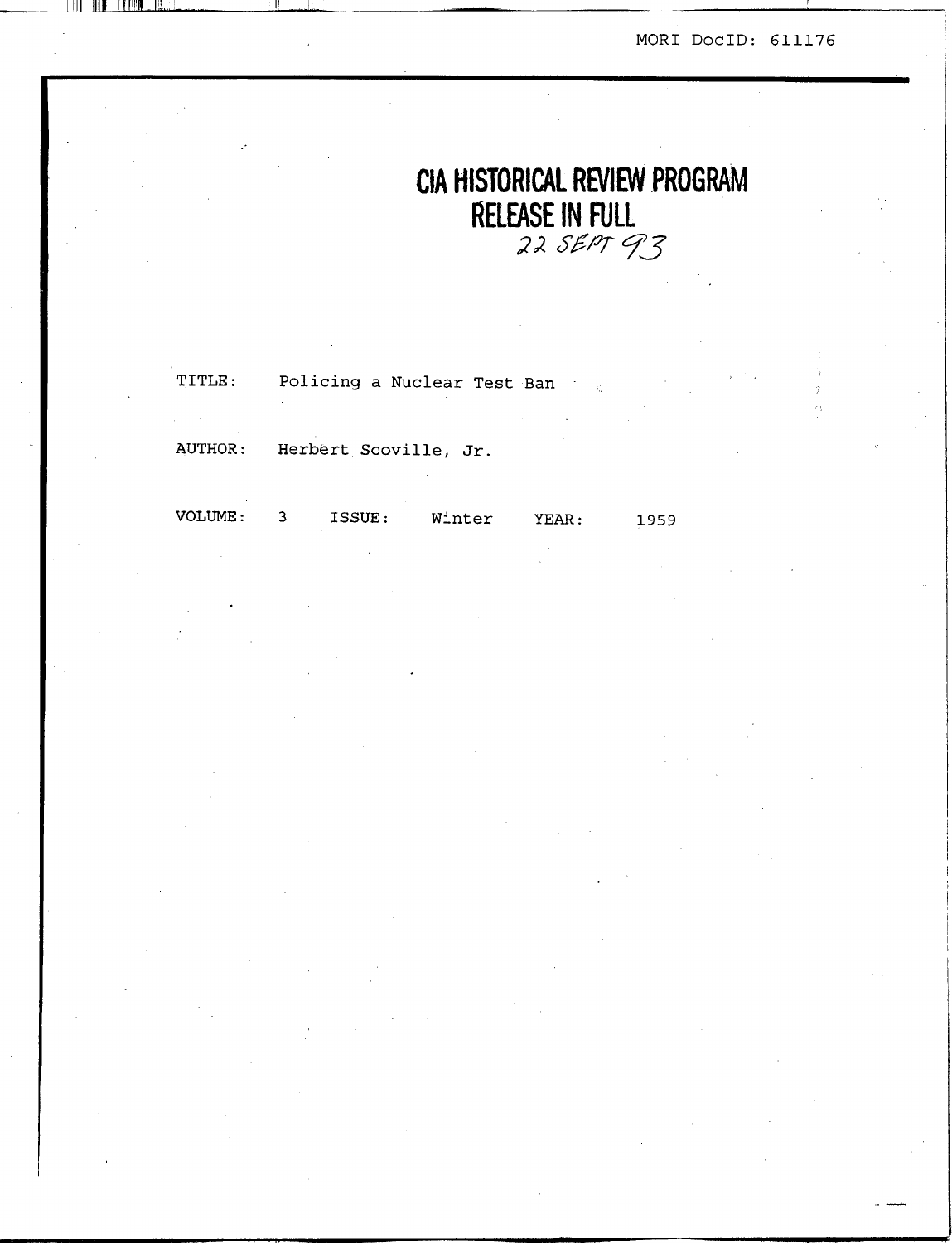J



I I .I.I I . , **I..** . , , **I** , , -- **I** 

All statements of fact, opinion or analysis expressed in Studies in Intelligence are those of the authors. They do not necessarily reflect official positions or views of the Central Intelligence Agency or any other US Government entity, past or present. Nothing in the contents should be construed **as** asserting or implying US Government endorsement of an article's factual statements and interpretations.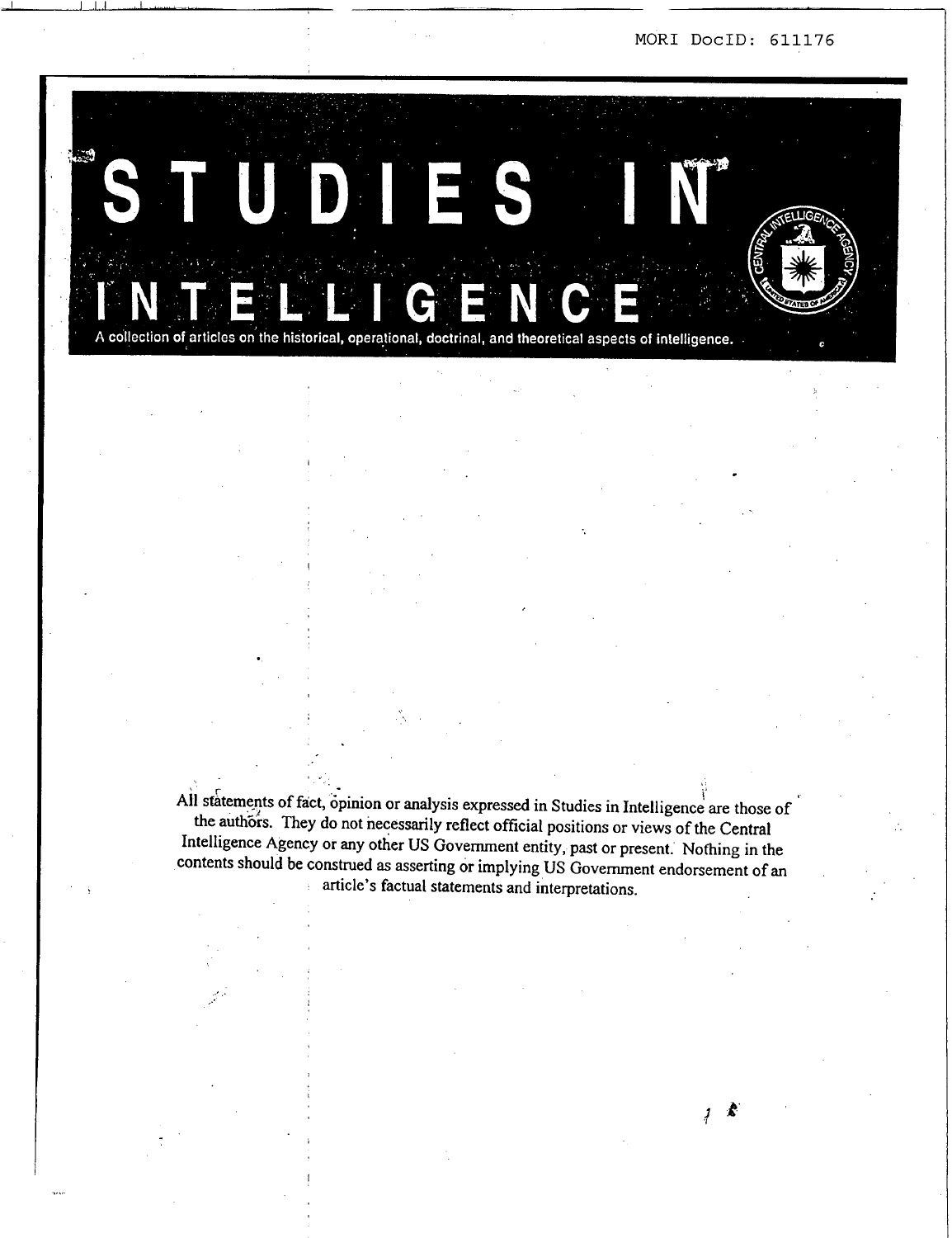$4 - 59$ 

\

ARRANGE FOR DELE CA HISTORICAL ELECTRIC REGION 22 SEPT93

<del>OFFICIAL USE ONLY</del>

*The story behind the East-West experts' exploration* **of** *nuclear*   $test$  detection methods and *their agreed cmlusim, pregnant with latent purport for in-***<sup>I</sup>***teltigence.* 

# **/kIJCING !A NUCLEAR TEST BAN Herbert Scoville, Jr.**

The East-West conference **on** methods of detecting violations of any international agreement to suspend nuclear tests, held in Geneva from **1 July** to **21 August 1958,** was in effect, **as**  might **be** expected, a USSR-West conference. The **Western**  delegation, a single team **with members from** the **United**  *States,* the United **Ehgdom,** France, and Canada, faced four separate delegations from the **USSR,** Czechoslovakia, Poland, **and Rumania;** but the Satellite delegates **only** presented papers apparently prepared by the Soviets and made no **sub**stantive contribution to the discussions. The Soviets ab tempted to broaden the **scope** of the conference to include agreement to stop testing nuclear explosions, but the **Western**  delegations succeeded **in** maintaining the position that the agenda was **technical,** not **political,** and that the **decision on**  halting **tests was** not **a** matter for consideration. Nevertheless the technical **discussions were** colored throughout **with**  political overtones, and several of the technical agreements reflect Soviet political concessions.

The conference **agreed first** *on technical* methods **which**  might **be** useful in a detection *system* **and** on the capabilities of *each* of these methods for identifying **explosions** under *dif*ferent types of conditions. Both *sides* **agreed** on the **use** of acoustic waves, radioactive debris, seismic waves, **and** electromagnetic (radfo) *signals* to detect **and** identify surface, atmaspheric, underground, and underwater explosions. For **explosions** at very high altitudes (30 to **50** kilometers **and** above) several additional methods of detection were **discussed** and considered promising, but none were specifically recommended for inclusion in the **system,** since experience with explosions at such heights is lacking.

I

**-LY** ' **1** 

)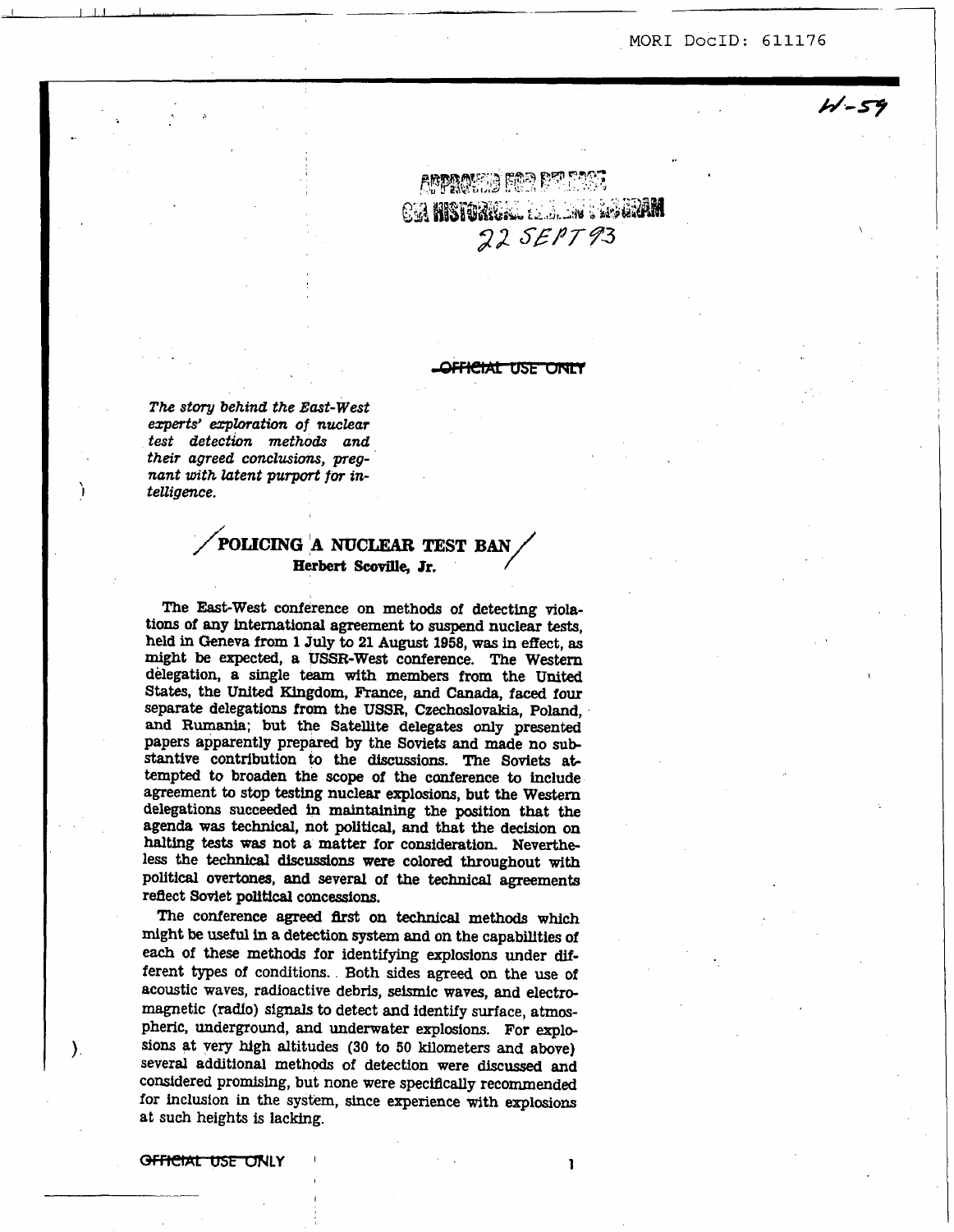**MORI'DOCID: 611176** 

.

**,.j** 

# **OFFICIAL USE ONLY**

*Policing A Nuclear Test Ban* 

**After** reaching agreement on these **basic** methods the conferees agreed on the technical equipment which would **be** re**quired** to put them to effective use, and then consolidated them **into a** recommended worldwide control **system** for **policing** a nuclear test suspension, specifying in some detail its **technical**  requirements and disposition. This recommended **system** includes a provision for inspection of **locations** in which the control network **has** detected possibly natural phenomena that it has not **been** able to *distinguish* from nuclear **explosion**  effects.

# *The Agreements*

*Acoustic Waves.* **It was agreed that with a** *sufacient* distribution *of* **)istening** posts the acoustic wave method would **be**  ef€ective in measuring and **locating** one-kiloton **explasions** in the **air** up to **an** altitude of **30** or **perhaps 50** kilometers. The acoustic method **is** not applicable to underground **explcsions,**  but under the oceans even *small* **explosions** *can* **be** detected by hydroacoustic methods to **distances** of 10,000 kllometers. The instruments which record these *air* or water pressure **waves**  *can* be expected to improve in precision and sensitivity, but they **will not** always **be** able to **distinguish between** acoustic *signals* from nuclear **explosions** and those from **some** infre quent natural events such **as** meteor falls, volcanic eruptions, and submarine disturbances. Acoustic detection must therefore **be** supplemented **by** other methods, even to identify *ex*plosions which do not **occur** underground.

Radioactive Debris. It was agreed that analysis of radioactive debris is effective *in* **identif'ylng** and locating either **fission**  or **fusion** explosions, **and** three methods of collecting samples were recommended Control **posts 2000** to **3000** kilometers apart **on** the ground would detect onekiloton explosions in the **air up to 10** kilometers **high by sampling** fallout. **5 to 20 days**  afterwards, but would **be** subject **to** considerable error in determining the place of **explosion** and to some error in determining the time. If the approximate location of **a** suspected **explosion is known,** however, **an** aircraft can collect samples two to **five**  days afterwards for a close determination of time and place. **Shallow** underground **and** underwater **explosions** are **also** *sus*ceptible of detection, **with** less reliability, **by these means. Finally,** inspection **teams** might collect samples from suspected struments which record these air or water pressure waves<br>instruments which record these air or water pressure waves<br>they mitl not always be able to distinguish between acoustic<br>signals from nuclear explosions and those fro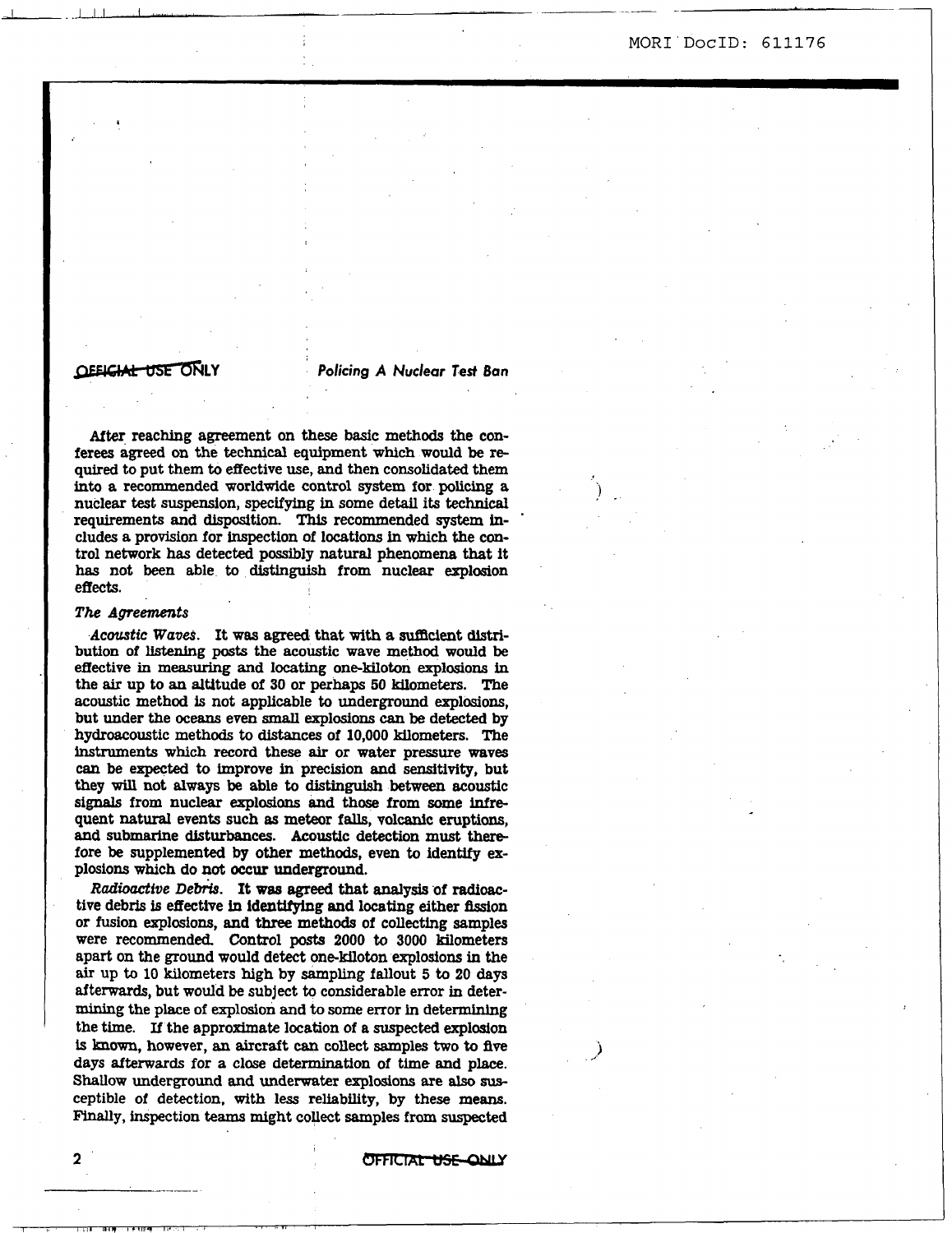# **Policing A Nuclear Test Ban A CLEICIAL USE ONLY**

**sites** of underground or underwater explosions, **as** well **as**  surface **tests,** and examine them for radioactive debris.

It was recommended that ground posts and existing aircraft fIights over international waters **be** used for routine sampling, snd that when other detection **data indicated a need** for **air**  samples over the **territory** of any **nation,** that nation's aircraft should *carry* observers from other **nations** in the control organization in sampling flights over predetermined routes. The debris method would become increasingly eflective with prolongation of a period free of nuclear explosions **and with** the perfection of sampling and **analysis techniques.** 

*Seismic Waoes.* Seismic waves provide the **only** method for **initial** detection **of** nuclear **qxplosions** underground or under **waters** not **linked** hydroacoustically with the *oceans;*  and seismic wave detection is less discriminating than other methods. It was agreed that, given a sufficient distribution of control **posts** and ordinary **seismic stations, 90** percent or **more** of five-kiloton seismic disturbances would **be** identified and **located** within a **radius** of about five **miles,** but the identification of one-kiloton explosions **would** require **unusually** favorable conditions and **unusually** quiet **seismic stations** within a range of **1000** kilometers. It **was** noted that **the** range and **discrimination** of this method would probably **be increased**  with improvements **in** apparatus and technique, but seismic disturbances not positively identifled **as natural** earthquakes would probably *still* give **rise to** the greatest number of demands for **regional** inspections-perhaps *85* **many as 100 per year, even if limited to magnitudes of five kilotons or greater.** 

*Radio Signals.* The radio **signal caused by gamma** radiation **from** an explosion **on** or above the **earth's** surface provides a detection **means** of **great** range and accuracy, but there **Is**  difficulty at ranges greater than 1000 kilometers in distinguishing it from the electromagnetic **emissions** of lightning *flashes.* **The** conference made reference also to a possibility that the radio signal might be deliberately altered or elimi**nated** through shielding the explosion against gamma *emis*sions. It recommended further research to improve discrimination **and** develop automatic equipment for this purpose.

*High-Altitude* Explosions. The detection of explosions at **an** altitude *of* 30 to **50** kilometers and above was discussed on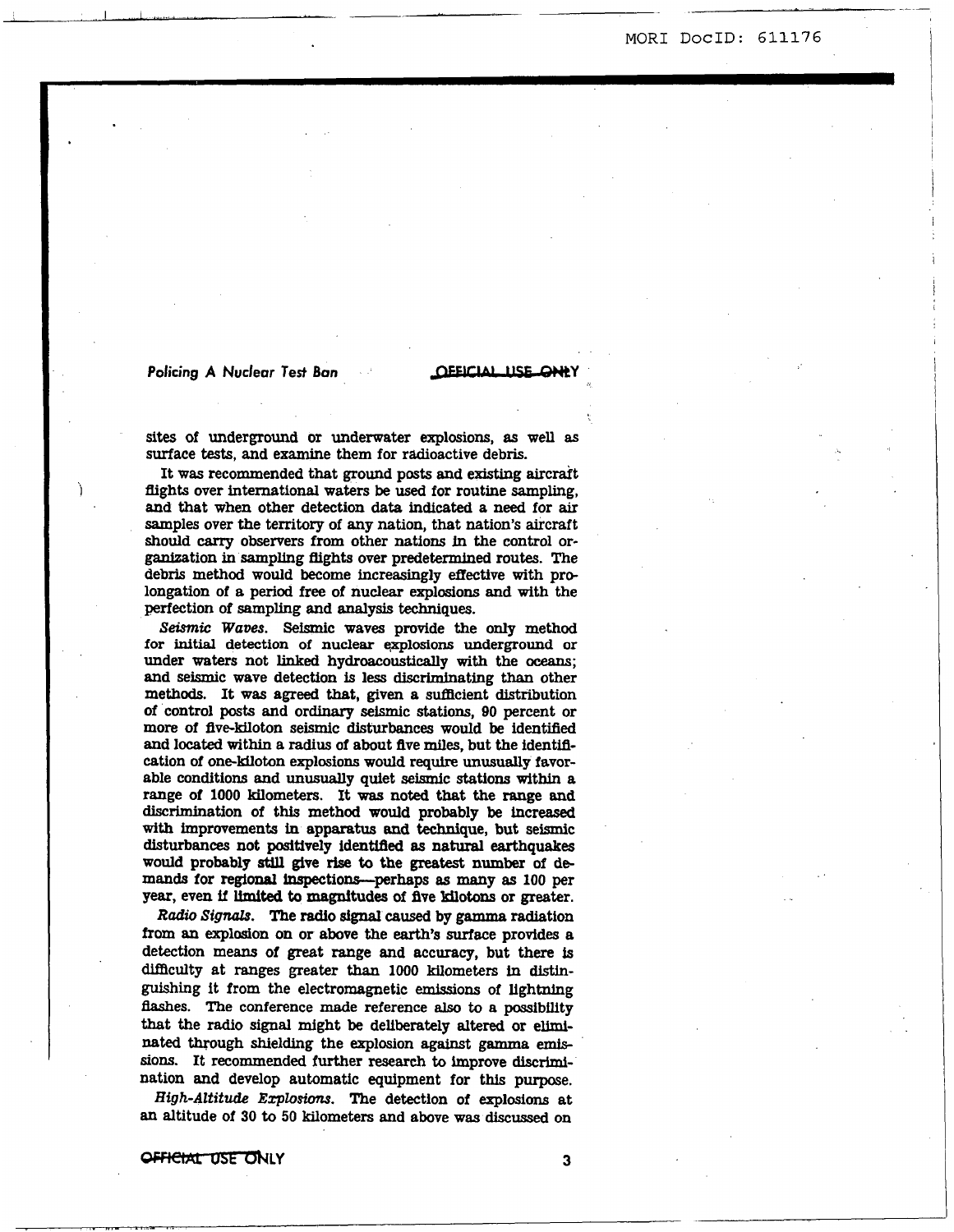*I.* 

**CCFICHAL USE CINLY**<br> **Policing A Nuclear Test Ban**<br> **a** theoretical basis, but no recommendations were made. Three<br>
methods were considered. The registration by earth satellite<br>
instruments of gamma radiation and neutrons a theoretical basis, but no recommendations were made. **Three**  methods were considered. The registration by earth **satellite**  instruments of gamma radiation and neutrons would detect nuclear explosions hundreds of thousands of kilometers from the earth, but there are difficulties in the possibility of shielding the explosion and in uncertainties about background cosmic radiation. Light from the explosion **itself** and the luminescence of .affected upper layers of the atmosphere would **be**  revealing, but would not **be** observable from the ground in cloudy weather. Such an explosion would **also** create a measurable increase in the ionization of the upper atmosphere, but **an unknown number** of natural phenomena might produce similar effects. **The** detection of explosions **millions** of **kilo**meters from the earth was not discussed.

*The Control Xettoork.* The conference set up recommended specifications for acoustic, hydroacoustic, seismic, and electromagnetic detection equipment, and for apparatus to collect samples of radioactive debris both **on** the ground and in **air**craft. It recommended that **all** ground **posts** of the control net **be** equipped for **all** methods of detection, except that hydroacoustic equipment would **be needed only on islands** and ocean **shores** and in shfps. Ships could **also** collect debris samples and might use the radio and aeroacoustic methods with reduced effectiveness, but could not **use** the seismic method.

The number of control **posts** required **was** determined largely **on** the basis of the **needs of** the seismic method, since the **dis**crimination of underground explosions presents the greatest problems. **160** to **170** land-based **posts** were recommended, 60 of them on **islands, along with** about 10 ships. The **posts**  should **be as** close together **as** 1000 kilometers in seismic *areas,*  but could **be** diffused to distances of about 1700 kilometers in &seismic continental **areas** and of 2000 to 3500 kilometers in aseismic **ocean** areas. It was suggested that each post might require a personnel complement of about **30** specialists plus supporting **StafI.** 

It **was** agreed that this system would effectively discourage violations of a nuclear test suspension: it would provide good probabfity of detecting and identifying **all** explosions down to one kiloton except those set **off** underground. It would detect underground one-kiloton explosions but would be able to **dis-**

**4 -Y**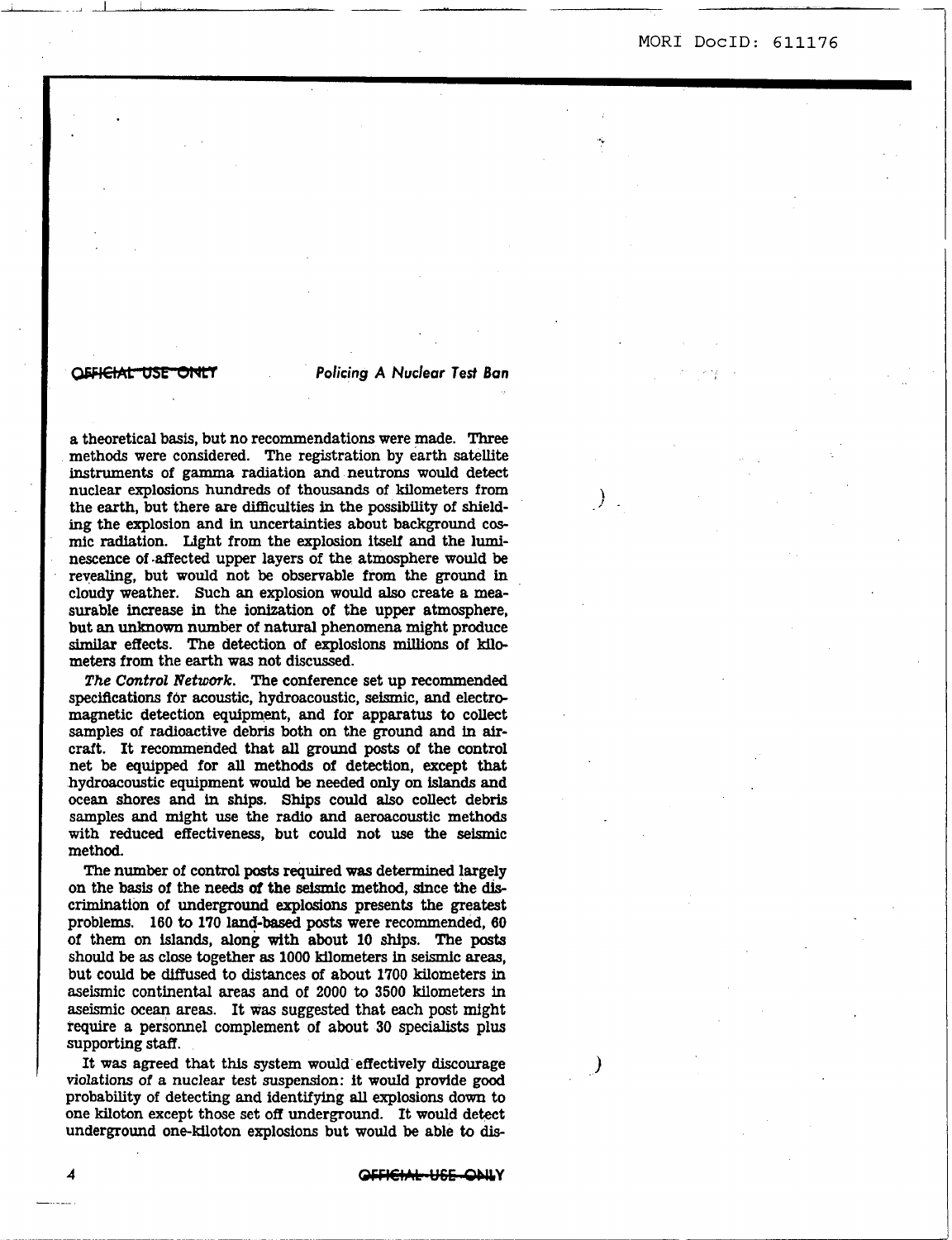# **Policing A Nuclear Test Ban <b>CFFICIAL USE ONLY**

I

**tinguish only** a **small** percentage of them from earthquakes. Without on-site inspection, in fact, it would **be** impossible to positively identify deep underground nuclear **explosions** even **of high** yields, since **they could always be** claimed to have been earthquakes. If, however, the ten percent or less of fivekiloton disturbances not identified **as** earthquakes and a **number** of lesser events *taken* at random were subject to site inspection, a violator could not feel secure against exposure **no**  mattter what precautions he **took.** 

The identiflcation by inspection of deep underground **nu**clear explosions would still be very difficult. All the radioactive debris would **remain** confined in a *small* volume deep underground, **and** surface evidence **might be** very **difEcult** to **obtain.** *An* inspection team would have to survey the *sus*pect area **indicated by** the seismic *signals* for signs **betraying**  the conduct of a test-recently used mine shafts or tunnels, excavations, logistic support for tests, or instrumentation. This task would of course **be** easier in completely deserted areas than in inhabited ones where signs of human activity would **not be** so suspicious. **Finally,** when suspicion of **a** con**cealed** explosion **was** very **high** and **the** location closely determined, it might **be necessary** to **drill many** hundred feet for a sample of the radioactive **material** in order **to** prove **a vie**  lation.

### *The Soviet Attitude*

These **agreements were** not achieved in **smooth harmony,** in spite of **an** increasingly evident Soviet desire to avoid **split**  conclusions. Just **before** the opening **of** the conference there was **question** whether the Soviets would even attend; but when the seriousness of the **Western** delegation **was** evidenced **by**  the arrival of **its** members at Geneva, the **Soviets also** came and the conference began as scheduled. Then the first two **days** were spent in political maneuvers, with the **Soviets** attempting to force the Western side to agree in advance that if the conference were *a* success nuclear **testing should** cease. The **USSR's** strong propaganda position **resulting** from **its unilateral** announcement of test **suspension** while the **United**  States was engaged in **an** extensive **series** of **tests** made it difacult to keep the Western insistence on a purely **technical**  conference from **appearing** too negative: Soviet propaganda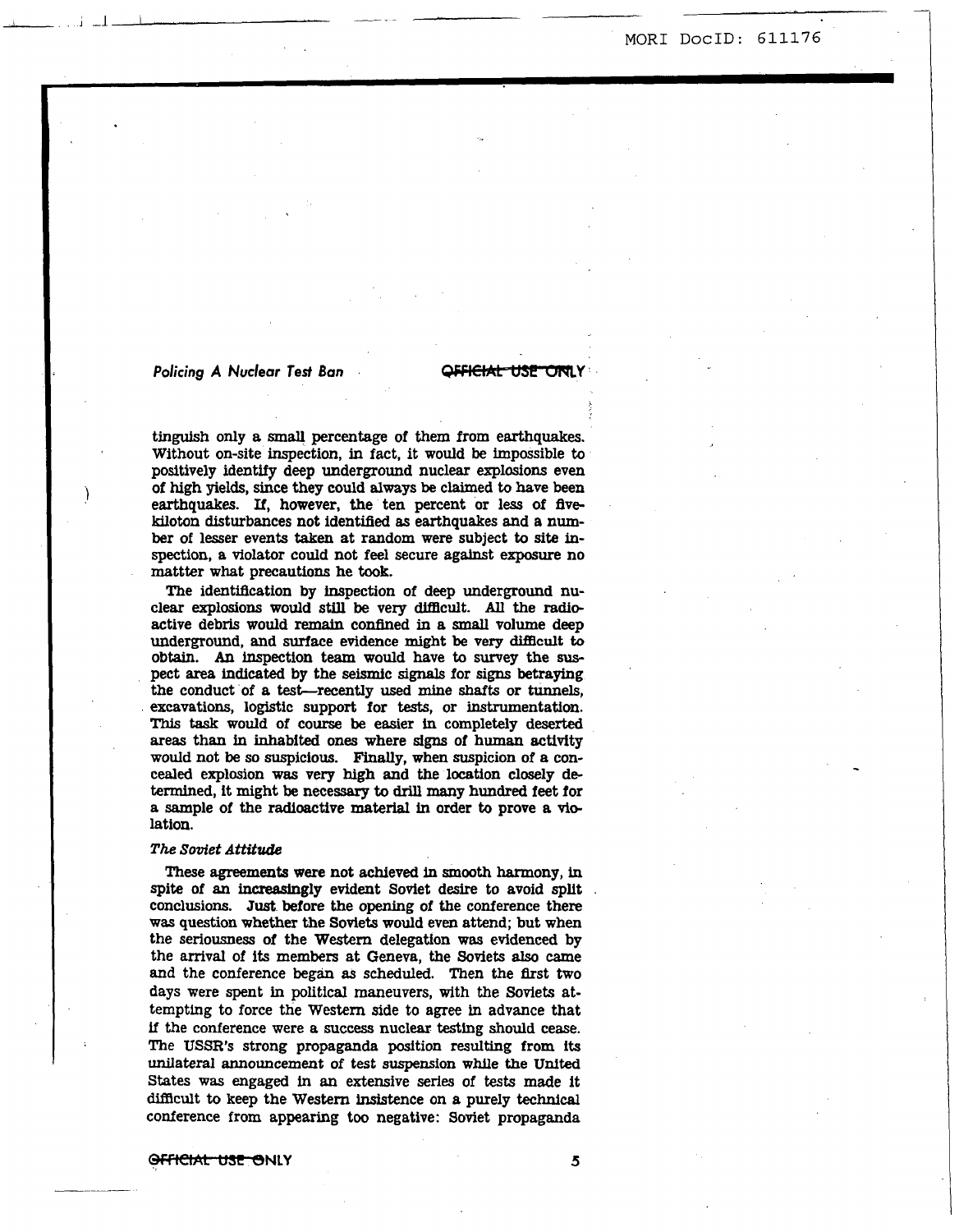$\mathcal{F}_{\mathbf{r}}$ 

# **QLY Policing** *A* Nuclear *Test Ban*

could have exploited a breakdown of the conference in the initial stages and its published proceedings to considerable **ad**vantage. **Finally,** in the face of Western **firmness,** the Soviets requested a **day's** delay, obviously to **obtain** instructions, and then acceded to the Western position. Thereafter the **discussions** were almost entirely technical in nature, though **shaped**  in some respects to take account of political factors.

In general, the Soviets attempted to make detection appear **easy,** while the Western delegates pointed out the practical difaculties in detecting and identifying nuclear **explosions.**  Discrimination of natural events from possible **explosions was usually** simplified **by** the Eastern group. The **US.** representatives generally relied **on** the statistical use of **experimental**  data, while the Soviets drew upon simplified theories. **On** one occasion, Semenov, a Soviet Nobel prize winner, amused the Western scientists **by** saying that the experimental evidence must have **been** faulty since it conflicted with **his** theories.

Specific evidence of Soviet desire for agreement developed toward the end of the discussion of the first of the methods for detecting nuclear **explosions,** that using acoustic waves. The Soviets had presented theoretical data optimizing the ranges at **which** explosions could **be** detected **by** *this* method **and** had proposed draft conclusions citing these ranges. Overnight three **Western** scientists prepared **a** statistical analysis, using data from more than **200 experimental** obserpations of nuclear **tests,** which demonstrated that under **practical** conditions the ranges would **be** very much **shorter** than **those** given by the Soviets. The **West** proposed **conclusions** citing these **short**  ranges. After considerable **discussion of** the validity of the analyses and their conclusions, the **Soviets** accepted the **West**ern draft with **only** minor **modifications. This** accommodation **was** the first real indication that they were prepared to accept scientific facts at variance with their position in order to reach **agreed conclusions.** 

# *A Major* **Concession**

**A** more important demonstration of Soviet desire for **agree**ment occurred in the discussions which **followed** on the use of radioactive debris for detecting and identifying nuclear **expb sions. Outstanding** success in collecting good **early** debris samples by aircraft and difficulties **experienced** in **obtaining** 

OPPICIAL USE ONLY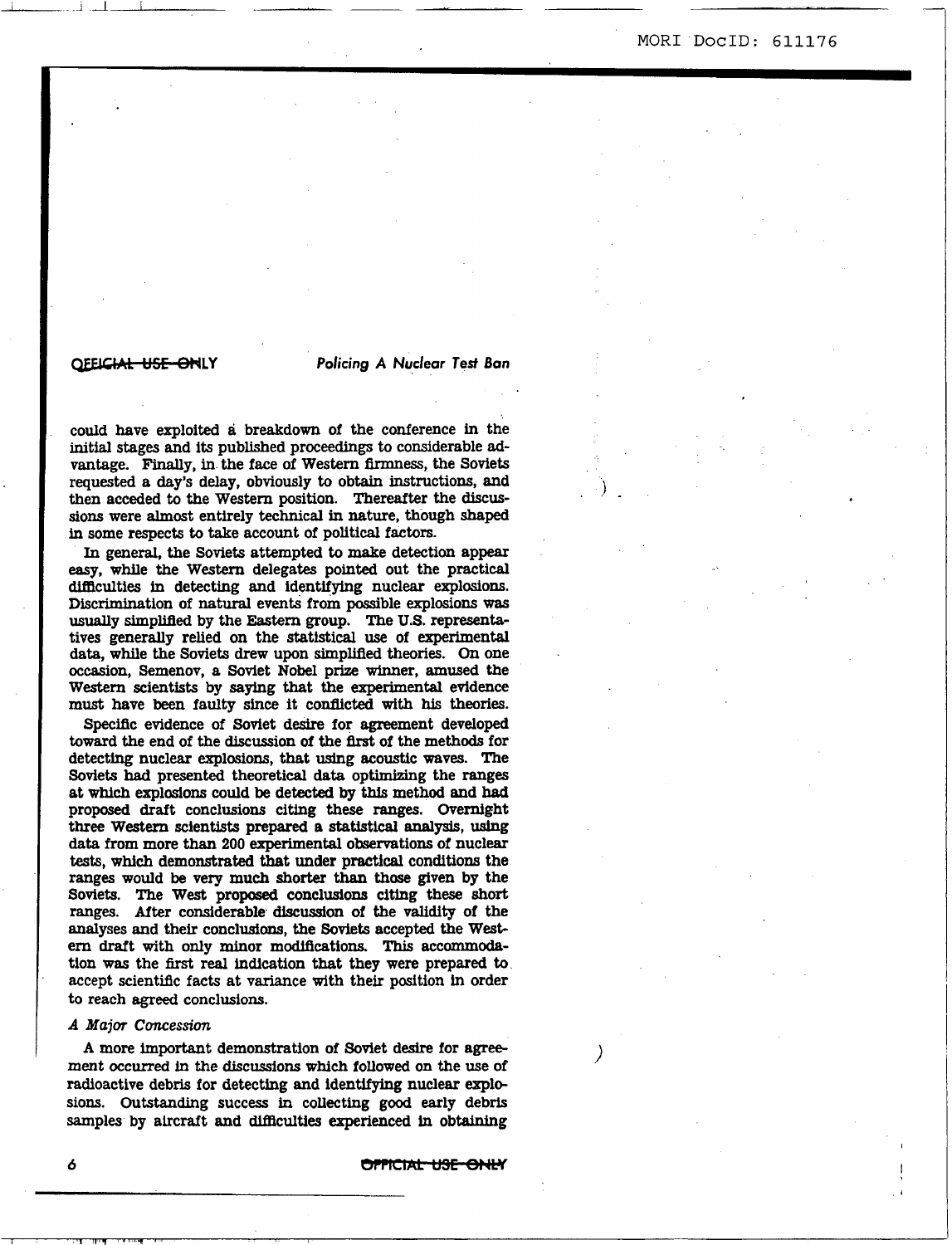<sup>1</sup>1- -1 *2* '1 MOR1 **DOCID: 611176** 

*Policing A Nuclear Test Ban*  reliable samples **by** ground collection **techniques** had led the West *to* propose the use of aircraft in **addition** to ground sampling. The Eastern delegations, on the other hand, **strongly** held that ground sampling was adequate **and** reliable, and that the use of aircraft was unnecessary, unduly complicated, and expensive. This position was obviously based on Soviet political sensitivity **to** the **use** of aircraft for intelligence purposes. Discussion *on* the relative **merits** of the **iyo** meth*ods* was protracted. Although the **Western** delegation pressed for data to support the reliability of the ground detection system, the Soviets never succeeded in substantiating **their unsound** *technical* position. Private attempts were made to re**assure** them that *our* emphasis on aircraft **was not based on desire** for unrestricted overflight but rather **on** sound techni*cal* **grounds,** but they **remained** extremely chary of the inclu*sion* of **any mention** of aircraft **as an** important element of the *system.* 

**The Soviets** delayed agreement to **any** conclusions *on* **this**  subject for several **weeks,** apparently awaiting instructions from home, and the conference proceeded to other subjects. **F'inally,** however, they again acceded, agreeing to the **inclusion**  of ainraft sampling *8s* **a** basic element of the *system* and even to **the** provision that overflight of national territory might **occasionally be** required. Such overflights, *to* **be sure,** would **be** made **by** the aircraft of the nation involved, but they would have observers from other nations on board. This first major political concession was strong proof that if the Western delegation presented **a sound** technical position and held **to** it, **the**  desire for **agreement** would lead the **Soviets** *to* give **way.** 

In the discussions on the use of seismic waves for detecting explosions, the Soviets **again tended** to theorize **and** *to* simplify the problem, particularly with respect to **discriminating be**tween the seismic *signals* from **explosions and** those from earthquakes. In this *case,* the Sovlet attitude may **have been**  due **largely** to lack of scientfffc **experience** in such **dlscrtmina**tion. The presentation of the U.S. data on the Ranier under**ground test in** September **1957** was convincing to them and won their gradual recognition of the difficulties involved. After the differences in scientific views had been ironed out, agreement was reached on the seismic method without the raising of **any** major political problems. **The Eastern** delega-

*0-* **LY** *7*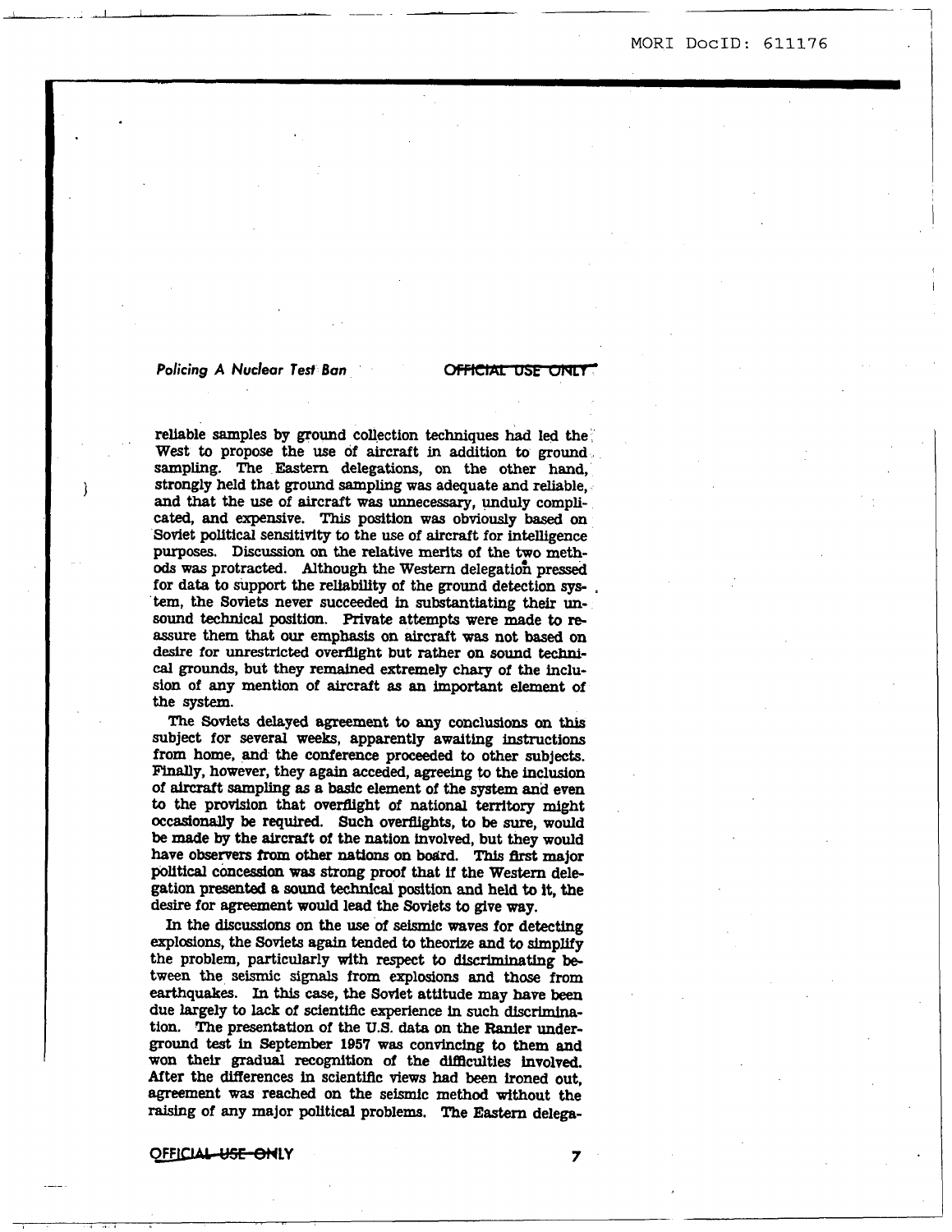I

<sup>L</sup>1 -.l L *~c* 

# **WELCIAL USE ONLY Policing A Nuclear Test Ban**

**I** 

tions accepted the Western conclusions which stipulated that, in order to identify *90* percent of the earthquakes and eliminate them **as** possible nuclear explosions, at least five **stations**  should **be** so disposed with respect to **any seismic** disturbance **as** to obtain a strong signal capable of determining the direction of the first motion. "his agreement later became a major factor in the discussions *on* the over-all detection **system** and the number of control posts required.

Next came **discussions on** the electromagnetic method, where the problem of discrimination **between** radio *signals*  from explosions and those from lightning **flashes** was a dominant factor. The Soviets presented strong theoretical arguments for reliable discrimination **with** the use of machine methods, but no specific **data to** support their theory. In this discussion, however, they appeared to **be** in a stronger technical position relative to the West than in **any** of the others.

# *Technical Disagreements*

A major difference of opinion developed at this time, and continued almost to the end of the conference. on the possibility of shielding out *gamma* radiation and thereby eliminating the electromagnetic signal from nuclear explosions. In the course of the discussion one of the **U.S.** scientists referred to success in shielding out the electromagnetic **signals**  in a **shallow** underground explosion. When **quizzed by** the Soviets on how much earth was above the explosion the scien**tit had** *to* admit the explosion occurred **75** feet underground. This **amused** the Soviets to **no** end; **and** although later experimental **data** were presented to demonstrate that even explo**sions** on a tower could **be** shielded, they never **fully** accepted the feasibility of shielding, and tended to ridicule the **Western**  position. Unfortunately the final record *of* the conference does not completely clarify the technical **facts** on this subject. **This was** a good example of how care must **be** used in selecting evidence to present at **a meeting** of this sort. pression transies to use treats than any of the conducts.<br>
Technical Disagrements'<br>
capacity difference of opinion developed at this time, and<br>
condinued almost to the end of the conderence, on the possi-<br>
bullity of shiel

Since neither side gave **any** indication of experience in detecting **tests** at altitudes greater **than** 30 kilometers-this was **before** the **U.S. ORANGE** and TEAK shots at Johnson Islandhigh-altitude detection was discussed largely on a theoretical basis. Both sides presented **material** on the possibility of **using gamma** and neutron radiation, ionization phenomena,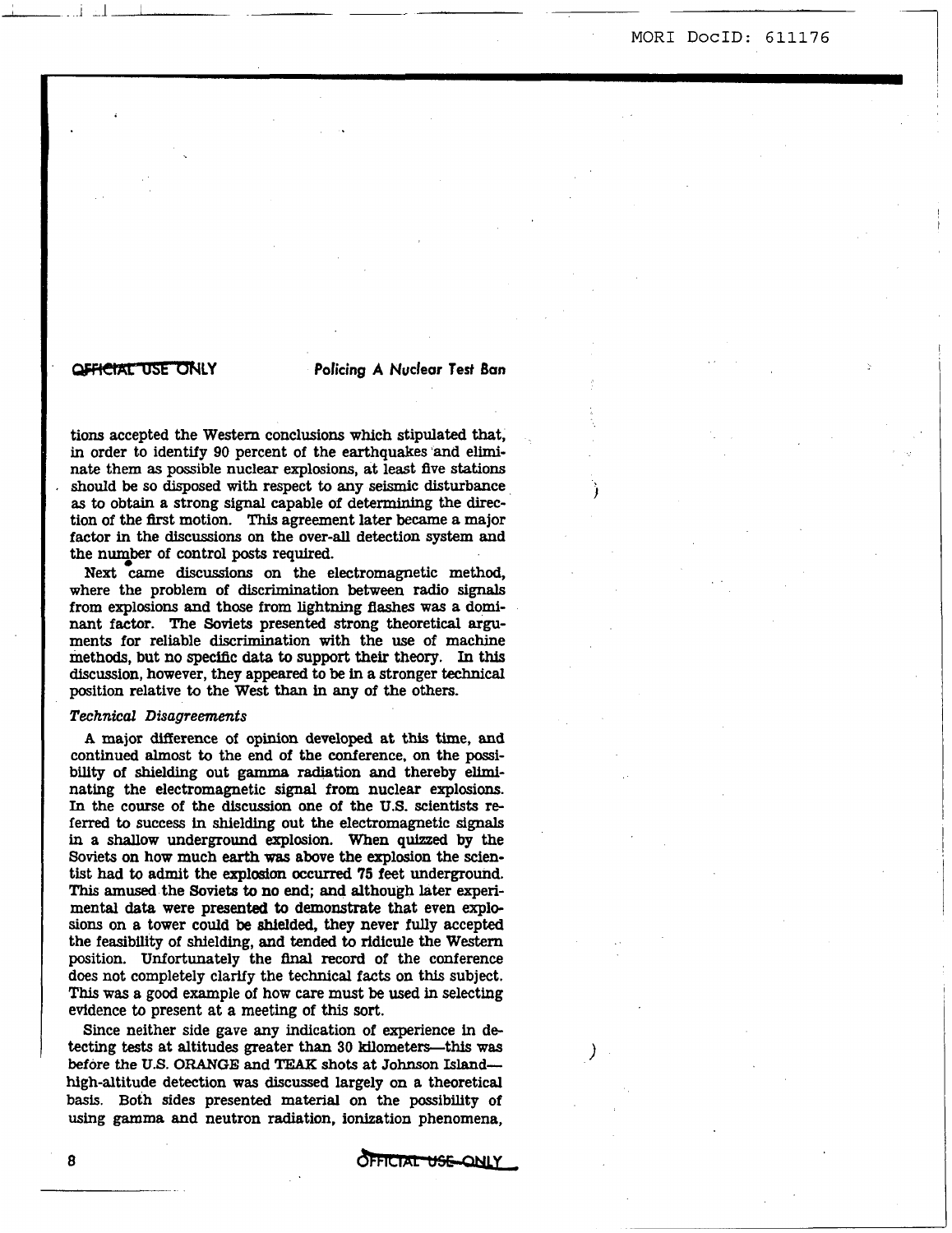# *Policing A Nuclear Test Ban:*

and optical methods. The Soviets pressed very strongly for the use of sputniks equipped with gamma and neutron detectors, while the Western delegation urged equal consideration of the **use** of ionization phenomena.

The most violent session of the entire conference occurred during **an informal** meeting arranged to iron out the final wording of the conclusions on these methods. This meeting, which **had been** intended to last for **only a few** minutes, **started**  at ten o'clock on **a** Saturday **morning,** broke up for lunch at four PM, and **finally** continued **until** after eight in the evening, with both sides refusing to make **any** concessions. The Soviets exhibited great **sensitivity** to the **Western** proposal to **use radio**  techniques, either passive radiotelescopes or active **systems,**  probably out of fear *of* their intelligence potential. **No** agreement was reached that **day,** and over the weekend the **Western**  delegation decided not to press further for its **views. Instead**  it agreed that the conclusions would give some preference to satellite detection over ionospheric phenomena, but would **speci6cally** recommend neither for the detection **system be**cause of the lack of experimental data. When the *chairman*  of the Western delegation made *this* concession at *the* opening of the following **session,** Fedorov, chairman of the Soviet delegation, **was** taken aback. He said plaintively that the Soviets had spent **all** day Sunday preparing technical papers to refute the **Western** position. **He** was almost unhappy that the West had conceded since it prevented **his** delegation from presenting these studies. Furthermore, in consequence of their **wasted effort,** the **Soviek** were unprepared to proceed to the next **item**  on the *agenda.* 

Discussions *on* the equipment **to be used** by the detection **system** were **almost** entirely technical in nature and involved no **serious** disagreements. The Soviets **now** for the flrst time **raised** the possibility of **using ships as** platforms for detection stations in *ocean* areas where suitable land **masses** were **not**  available. The usefulness of ships for acoustic and electromagnetic detection was seriously questioned **by** the West, and in an **informal session** it was agreed that **use** of these methods on **shipboard** would not **be** included **h** the conference conclu**sions.** When these conclusions were taken up for ratification, Fedorov apparently **had** not **been** briefed that this item had **been** eliminated from the text, and the conclusions were rati-

*-CEFIGIAL USE ONLY* 9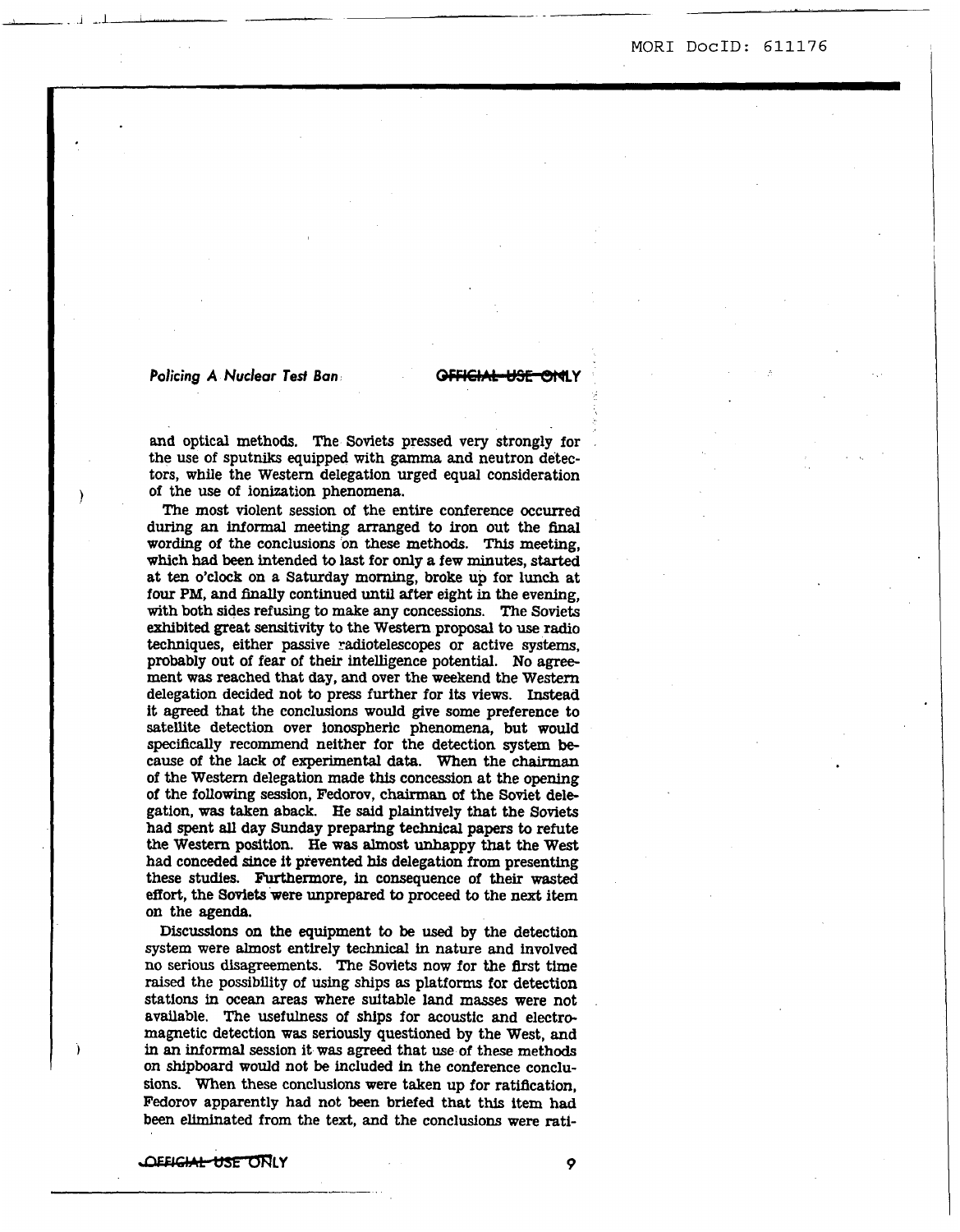# *0-* **Policing** *A Nuclear fed Ban*

ri

 $\sum_{i=1}^{n}$ 

)  $\cdot$ 

*l* 

fled without further **discussion.** Later, **just** after Fedorov had unjustly chastised the Western delegation for not adhering to previously agreed conclusions **on** some other matter, the subject of shipboard detection *again* **arose** and Fedorov referred to these methods **as an** essential ingredient of the *sys*tem. When it was called to his attention that he had just previously agreed to **their** elimination, he **was** considerably embarrassed.

I-J L- - \_\_\_\_ ~

The **final** text of the conclusions restored a **quallfled** mention of the aeroacoustic and electromagnetic methods **on ship**  board. **On** land, it **was** agreed, **all** four basic systems-acoustic, seismic, electromagnetic and radioactive debris **collection**would be used at every station. This collocation, found difficult **by** the West, was strongly endorsed **by** the Soviets and is very likely their practice.

### *More Political Cmessions*

The major problem *of* the conference was the integration of these various methods into a worldwide **system** capable of detecting tests under **all** possible conditions. At Soviet insistence, the **discussion on all** the basic methods **had been**  keyed to small-yield **test** explosions, **down** to one kiloton, despite Western desires to include consideration of **systems** reliable only for higher yields. In designing the over-all system, therefore, the conference **initially used** the **one-kiloton** yield **as**  a basic parameter.

The detection and identification of underground explosians **was** the dominant factor **in** determfning the **number** and **disposition** of the control **posts.** The *initial* Western attempt at designing a system came up with about **650** stations for onekiloton worldwide control, as against 100 proposed by the Soviets. The Soviet proposal **was** obviously inadequate for **dis**criminating between one-kiloton underground explosions **and**  earthquakes of equivalent energy, *since* five of the **100 stations**  would never **obtain** clear *signals* of flrst motions from such **an**  event. The Eastern delegation then proposed the **use** of *exise ing* seismic **stations as a** supplement to the detection system, but the ease with which seismic records could be falsified and the **signals** from **an explosion** made to resemble those **of an**  earthquake rendered **this** solution Impractical.

**OFFICIAL USE ONLY**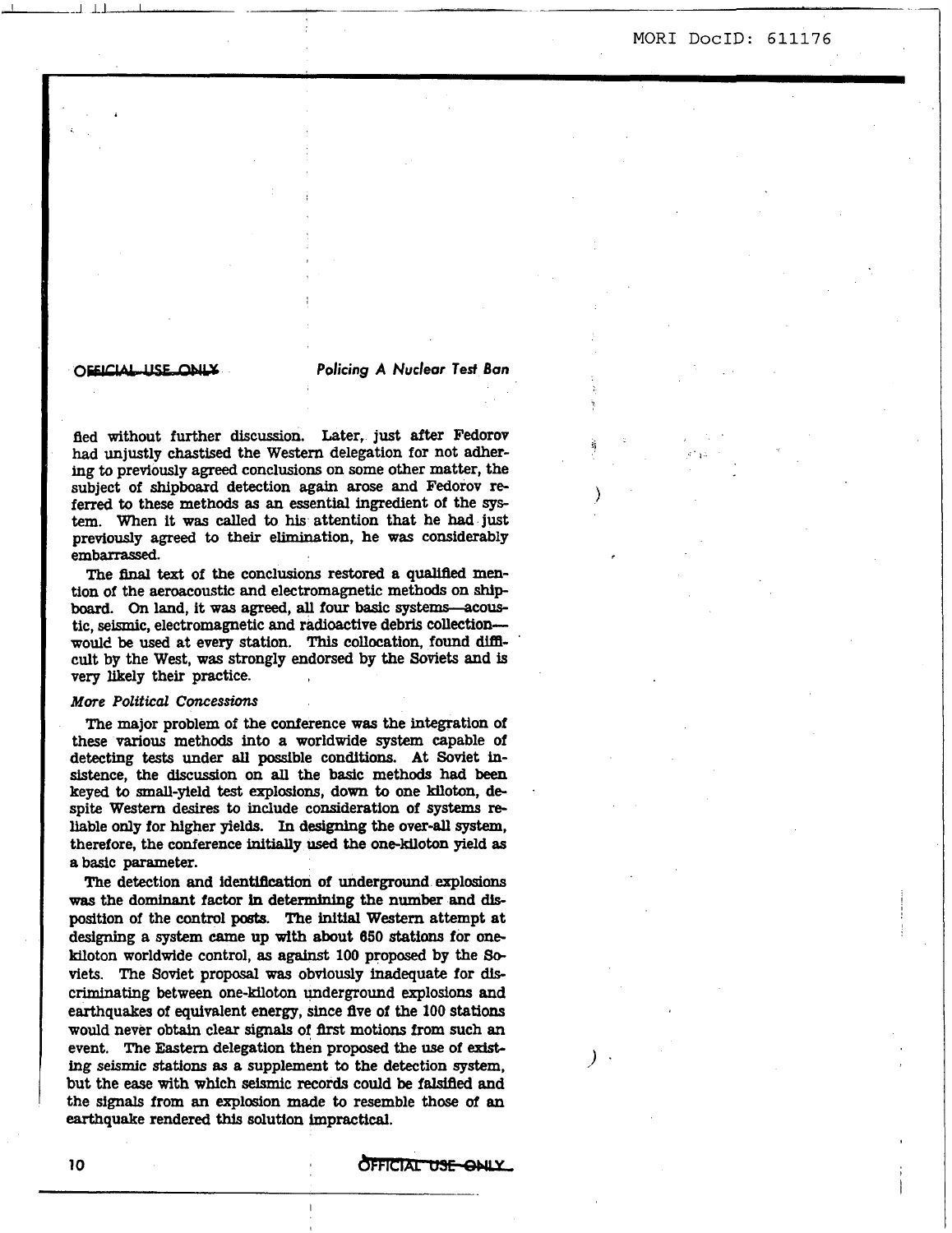# **Policing A Nuclear Test Ban <b>CAFICIAL USE ONL**

At this point, the Western delegation **suggested** that a *sys***tem be** designed **with capabilities** of *good* discrimination for ; yields of five **kilotons** and greater, and the Eastern delega**tions** accepted this approach. **By Westem** criteria *such* a system required **160** *to* **170 stations,** while **in** the Soviet design it would have **130.** Not unexpectedly, the Soviets **agreed** to the **Western** figures **just** prior *to* the conclusion of the conference. *This* acceptance of a *system* which would involve **be**tween **15** and **20** control posts **In** the **USSR, each manned by 30**  or more persons, constituted a second major Soviet political concession at the conference.

Since at present it is not **always technically possible** to identify **B** nuclear explosion **by** seismic means alone, inspectian of the **site** *of* **an** unidentllied event *suspected* of **being a** nuclear explosion is **necessary** in order to prove or disprove the **occur**rence of a concealed nuclear **test.** The **160-1'70** control **post**  *system* would leave midentitied some **20** to **100** events per **year**  of energies equivalent to **flve-kiloton yields** or greater, and it is *clear* that inspection would **be** *required* in *such* cases. Furthermore, if the *system* is to have any capability for **yields**  of less than flve kilotons, inspection of suspected **sites of lower**yield tests **on** a random **basis would be** *required* **as** *a* deterrent to violations at **this** level. The Soviets early in the conference referred to the **need** for **inspecting sites** of **suspected** nuclear explosions but consistently deferred the inclusion of state**ments to this effect in any of the agreed conclusions. Finally, however, in the conclusions on the control system, they agreed to** *such* inapectim Thls *acceptance* of the principle of inspection **was** the *third* and **perhaps mast** important polltical concession made **by** the Soviets in order to achieve **an agreed**  report.

# *Soviet Zntentfons*

**Before** the conference, **many** members of the **U.S.** delegation believed that the Soviets were attempting to **establish** a **situ**ation in which they could continue **weapons** development **by means** of concealed **tests** and at the same **time** inhibit **nuclear**  *testfng* in *the* West. The conference **yielded no** evidence to support **this** thesis: in fact it **had** led **all Westem** representatives **with** whom the **subject was discussed** to change **their**  views. The **Soviets** fought strenuously **on many points and** 

OFFICIAL-USE-ONLY

-11